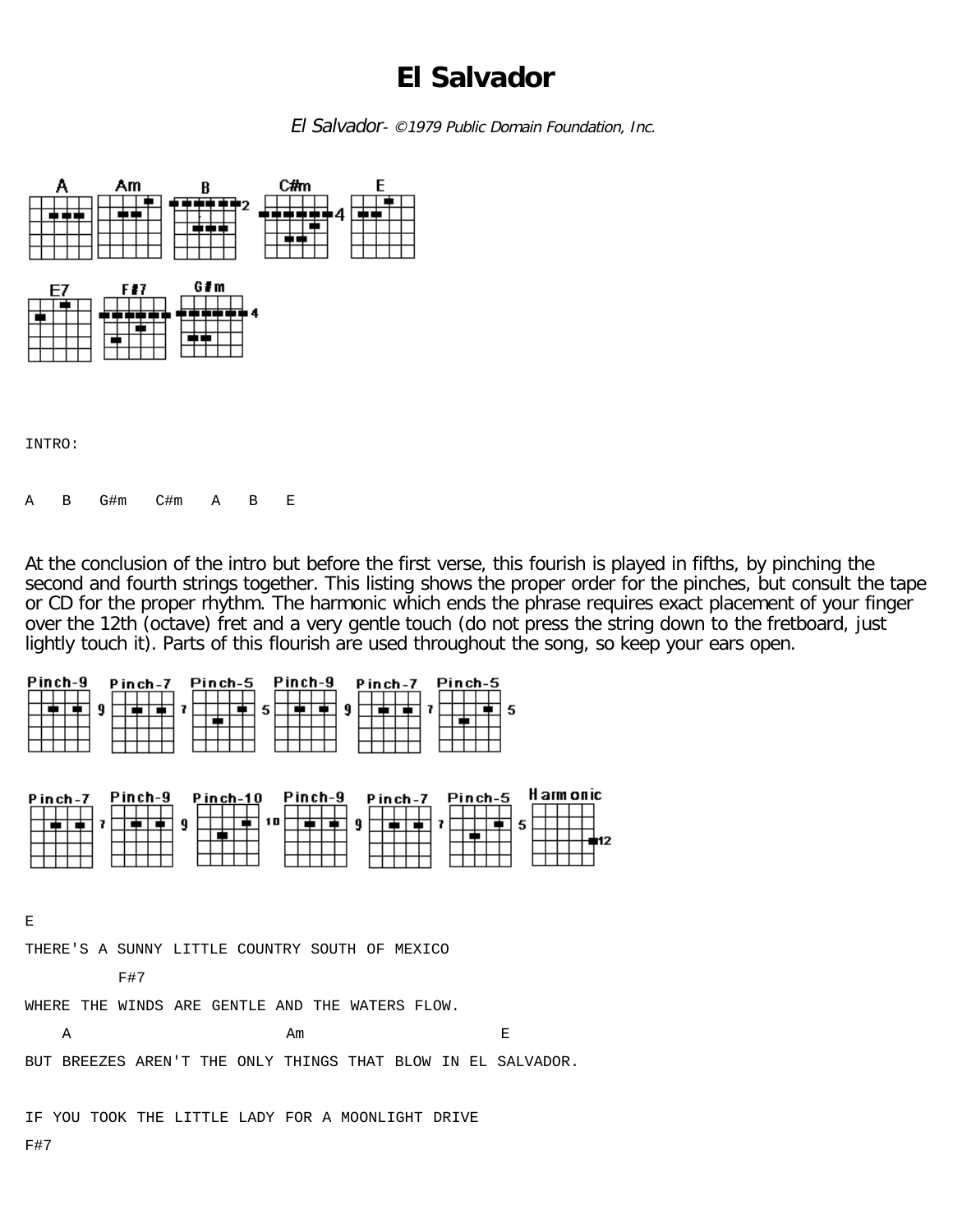ODDS ARE STILL GOOD YOU'D COME BACK ALIVE. A Am E - E7 BUT EVERYONE IS INNOCENT UN-TIL THEY ARRIVE IN EL SALVADOR. A B IF THE REBELS TAKE A BUS ON THE GRAND HIGHWAY G#m C#m THE GOVERNMENT DESTROYS A VILLAGE MILES AWAY.  $A$  B  $B$   $E$   $E$   $E$   $E$   $E$ THE MAN ON THE RADIO SAYS "NOW WE'LL PLAY SOUTH OF THE BORDER" A B AND IN THE MORNING THE NATIVES SAY, G#m C#m C#m WE'RE HAPPY YOU HAVE LIVED A-NOTHER DAY". A B B  $E - C#M - B$ LAST NIGHT A THOUSAND MORE PASSED AWAY IN EL SALVA-DOR. E THERE'S A TELEVISION CREW HERE FROM ABC F#7 FILMING RIO LEMPE AND THE REFUGEES.  $A$  and  $A$  and  $B$  and  $B$  and  $B$  and  $B$  and  $B$  and  $B$  and  $B$  and  $B$  and  $B$  and  $B$  and  $B$  and  $B$  and  $B$  and  $B$  and  $B$  and  $B$  and  $B$  and  $B$  and  $B$  and  $B$  and  $B$  and  $B$  and  $B$  and  $B$  and  $B$  and  $B$  a CALLING MURDERED CHILDREN "THE TRAGEDY OF EL SALVADOR". BEFORE THE GOVERNMENT CAMERA 20 FEET AWAY F#7 A-NOTHER MAN IS ASKING FOR CONTINUED AID. A Am Am E – E7 FOOD AND MEDICINE AND HAND GRENADES FOR EL SALVADOR. A B THERE'S A THUMP, A RUMBLE, AND THE BUILDINGS SWAY, G#m C#m A SOLDIER FIRES THE ACID SPRAY, A B B E - E7 THE PUBLIC ADDRESS SYSTEM STARTS TO PLAY "SOUTH OF THE BORDER". A B YOU RUN FOR COVER AND HIDE YOUR EYES. G#m C#m YOU HEAR THE SCREAMS FROM PARADISE.  $A$  B  $B$   $C\text{\#m-A-F\#7-B}$ THEY'VE FALLEN FURTHER THAN YOU REALIZE IN EL SALVA-DOR.